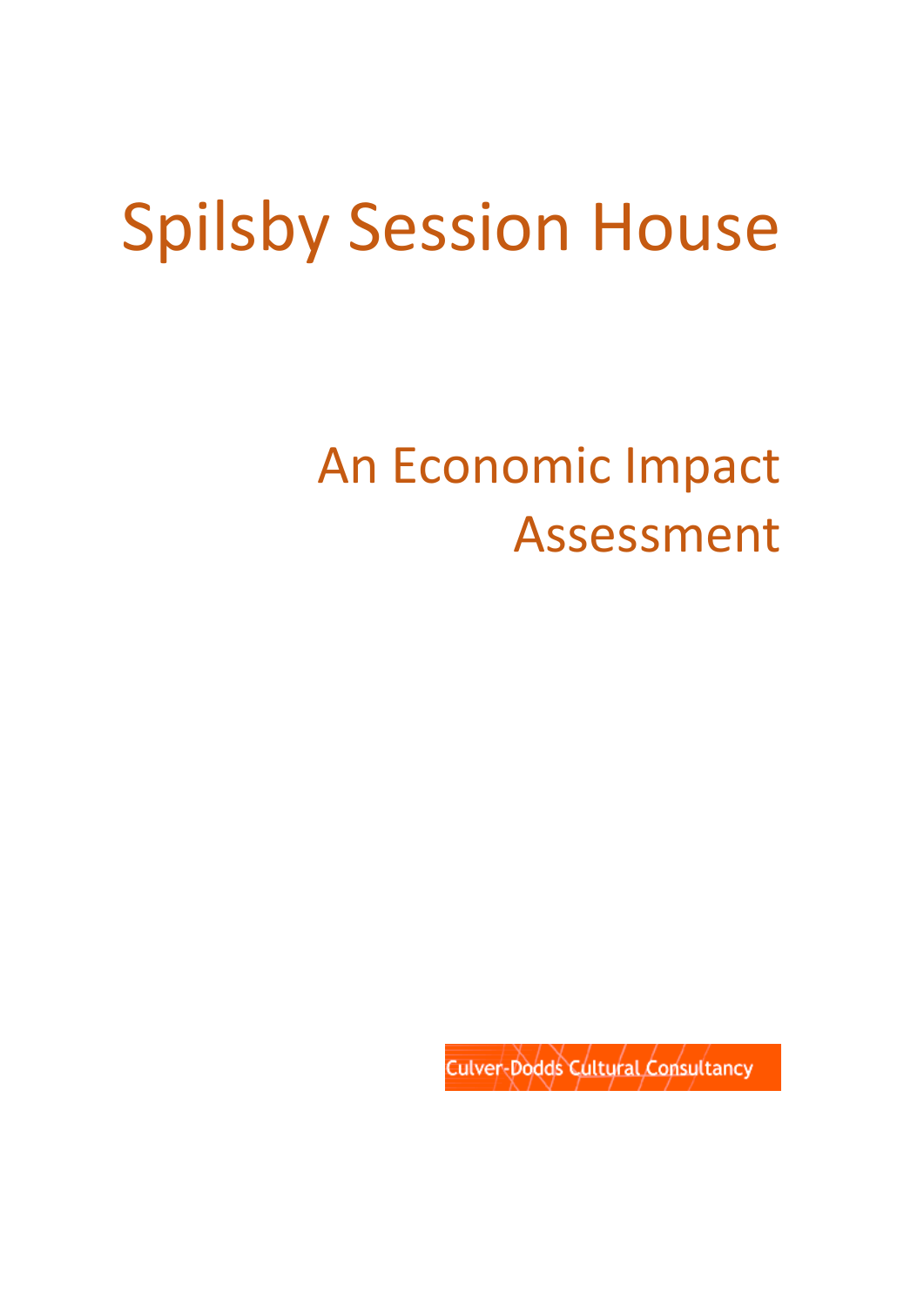# **1. INTRODUCTION**

This report provides an assessment of the potential economic impact of Spilsby Session House in the local economy. The economic assessment covers the main income generating visitor activities associated with SSH, namely attendance at paid-for performances, participatory classes and café visits.

The assessment identifies the impact on the visitor economy that would be generated in a typical year at the local East Lindsey level assuming achievement of the visit numbers identified in the SSH Business Plan. The visit numbers are considered to be the minimum which could be attracted and therefore this should be considered the minimum economic impact.

The assumptions underpinning the impact assessment are based on a combination of industry estimates and our own understanding gained through considerable experience working with arts facilities within a variety of contexts.

# **2. VISITOR ECONOMIC IMPACT**

#### **Attendee Numbers and Type of Visitors**

Table 1 presents the anticipated visit attendances by visitor type to SSH in the first Steady State Year as expressed in the SSH Business Plan.

| <b>VISIT TYPE</b>                    | <b>NO. OF VISITS</b> |  |
|--------------------------------------|----------------------|--|
| <b>Paid-For Performances</b>         | 10,250               |  |
| <b>IClasses &amp; Private Events</b> | 17,488               |  |
| Café                                 | 32,000               |  |
| <b>Total</b>                         | 59,738               |  |

#### Table 1: Attendee Numbers By Visit Type

# **Net Additional Expenditure**

To gain an indication of the additional economic contribution visitors to SSH make in the local area we need to determine the average daily expenditure in order to calculate the additional impact outside of their direct spend at SSH.

As illustrated in Table 1, the Business Plan attendance projections calculate that SSH will receive 59,738 visitors during its first Steady State year. We estimate that 85% of these will be local visitors living within the PE23 postcode area, 15% will be day visitors and 5% overnight visitors.

The average daily expenditure is based on the following assumptions:

- **Paid-for performance visits amongst the local market (living within 30 minute drive time of** SSH) spending an average admission across all performance types of £12.58 and spending a modest amount on travel & food/drink from cafe Value for a 'local' visitor has been assumed to be 50% of a full day trip Based on AIM East Lindsey Visitor Spend Metric<sup>1</sup>
- East Lindsey day visitor market spending on travel and a modest amount on catering, a modest amount on retailing in the area and a modest amount on other entertainment (e.g.

<sup>1</sup> Economic Value of the Independent Museum Sector - Association of Independent Museums 2019